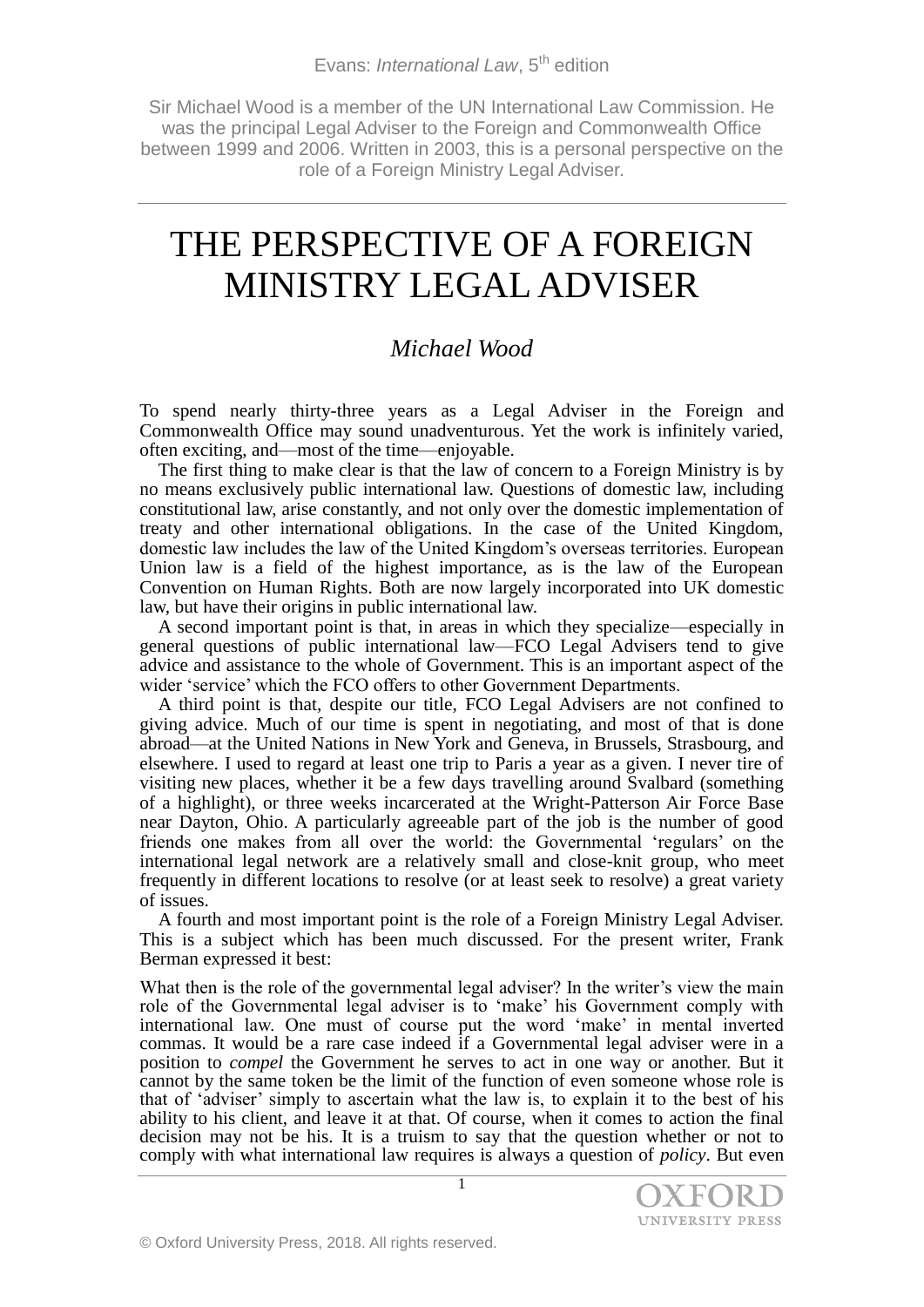### Evans: *International Law*, 5<sup>th</sup> edition

Sir Michael Wood is a member of the UN International Law Commission. He was the principal Legal Adviser to the Foreign and Commonwealth Office between 1999 and 2006. Written in 2003, this is a personal perspective on the role of a Foreign Ministry Legal Adviser.

the meanest definition of the role of the international law adviser in government cannot treat that policy question as if it were an entirely neutral one. It must be assumed to be a necessary part of the role that the international law adviser should be expected to use his gifts of exposition and persuasion to bring those with whom the power of decision lies to use this power to the right result (Berman, 2000, p 3).

Looking back these thirty-three years, what highlights do I see? A very selective list would include the following:

- negotiating a number of terrorism conventions in the 1970s, including the Internationally Protected Persons Convention (and its accompanying General Assembly resolution) in the Sixth Committee, which was a tough introduction to the legal politics of the United Nations at the time; and the 1978 European Convention on the Suppression of Terrorism, which sought, without complete success, to circumvent the political offence exception to extradition;
- negotiating over many years the United Nations Convention on the Law of the Sea of 1982, especially its Part XI on the Deep Sea Bed, an even more acute exposure to UN legal politics in the era of the so-called 'New International Economic Order', and involvement in setting up the International Seabed Authority in Kingston, Jamaica;
- involvement in the Rhodesia settlement, both at Lancaster House and with Governor Soames in Salisbury (now Harare), when questions of public international law were for the large part in the background but nevertheless of considerable underlying importance;
- acting as Agent before the European Court of Human Rights over a five-year period, including in cases such as *Soering*;
- close involvement in the Cambodia peace negotiations; the Two-plus-Four and One-plus-Three negotiations on the reunification of Germany; the Dayton Peace Agreement for Bosnia; and the failed negotiations at Rambouillet for a corresponding Kosovo peace settlement;
- involvement, as Legal Adviser to the United Kingdom's Mission in New York, in the drafting of the hundreds of resolutions and Presidential Statements adopted by the Security Council during the period 1991–4, including a number which involved innovation and considerable subtlety, eg those concerning Lockerbie, the former Yugoslavia, the Republic of Macedonia's admission to the United Nations, the International Criminal Tribunals for the Former Yugoslavia and for Rwanda;
- acting as Agent in cases before the International Court of Justice (*Lockerbie*; *Legality of Use of Force*) and in inter-State arbitrations (the OSPAR and UNCLOS arbitrations over Sellafield);
- advising on questions concerning the use of force, including Kosovo in 1998, Afghanistan in 2001, and Iraq in 2002–3;
- handling longer-term developments in international law, including the work of the International Law Commission and the Sixth Committee on matters such as State responsibility and State immunity.

Most of the above issues come to mind because they involved a great deal of work, over an extended period. Other important issues may have to be dealt with very quickly, or appear essentially as critical points in greater developments. Recent examples include aspects of the International Criminal Court (the negotiations leading